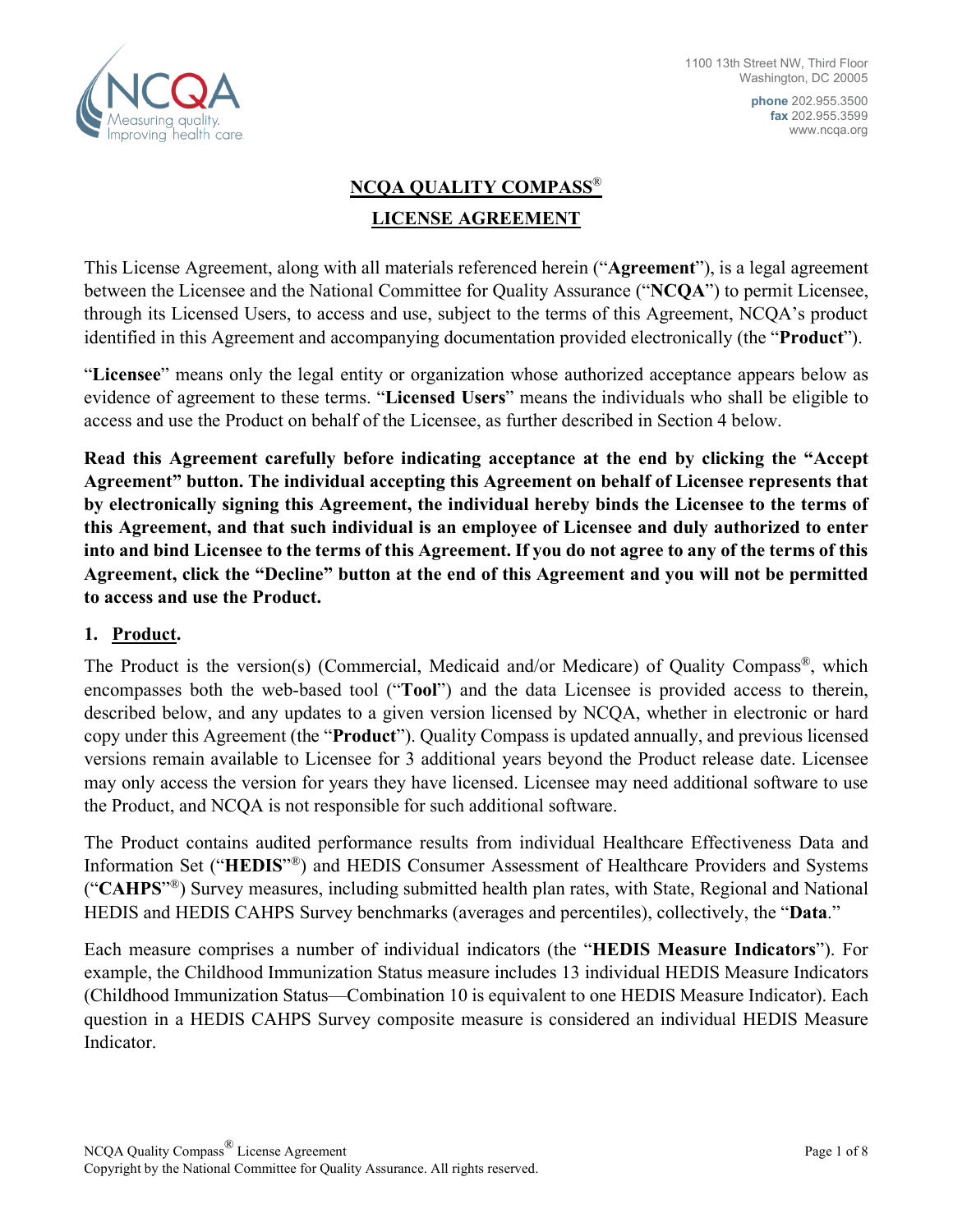### **2. License Grant and Restrictions.**

Subject to the terms of this Agreement, NCQA hereby grants Licensee and its Licensed Users a personal, nonexclusive, nontransferable license to access and use the Product or any portion thereof, in accordance with this Agreement ("**License**") as follows: competitor analysis; benchmark analysis; trended data analysis; quality improvement initiatives; data analysis; cost analysis; analysis of performance from year to year; profiling performance goals and surveillance; custom reporting; market research; and/or marketing/ advertising plan performance.

Nothing in this Agreement grants to Licensee any rights to transfer the License to or use of the Product by or on behalf of any other person, entity, organization or association, including, without limitation, any parent, subsidiary, affiliate, shareholder, partner, member or related entity of Licensee. Except for authorized Licensed Users, each person, entity, organization or association, parent, subsidiary, affiliate or related entity is required to separately contract and register with NCQA to obtain and access the Product. Licensee shall abide by the following limitations and restrictions on the License:

- (A) For each year of access to the Product under this Agreement, Licensee may share/publish data (internally or externally, whether in single or multiple publications/reports) for up to 15 individual HEDIS Measure Indicators contained in the Product.
	- (1) Licensee may share/publish (internally or externally, whether in single or multiple publications/reports) no more than 2 benchmarks for each selected HEDIS Measure Indicator.
	- (2) Licensee may share/publish (internally or externally, whether in single or multiple publications/reports) up to 20 health plan product rates for each selected HEDIS Measure Indicator.
	- (3) Inclusion of additional HEDIS Measure Indicators, benchmarks or health plan product rates requires written approval of NCQA, which may be subject to fee assessment and require a separate license agreement.
- (B) Licensee may compare an individual health plan's HEDIS Measure Indicators to another health plan's HEDIS Measure Indicators in the same geographic market, or to several health plans' HEDIS Measure Indicators in the same geographic market, provided that an average or percentile appears in the comparison (national, regional, state) for the particular HEDIS Measure Indicator(s).
- (C) Licensee agrees to comply with any guidelines for publication, advertising, marketing or use of the Product that may be issued by NCQA from time to time and posted on www.NCQA.org.
- (D) Licensee agrees to abide by all applicable local, state, national and international laws and regulations.
- (E) Except as otherwise expressly permitted under this Agreement, Licensee may not itself or permit any third party to:
	- (1) Reproduce, republish, transmit, post, distribute, sublicense, rent, lease or copy the Product in any format, including, but not limited to, other print or electronic publication service or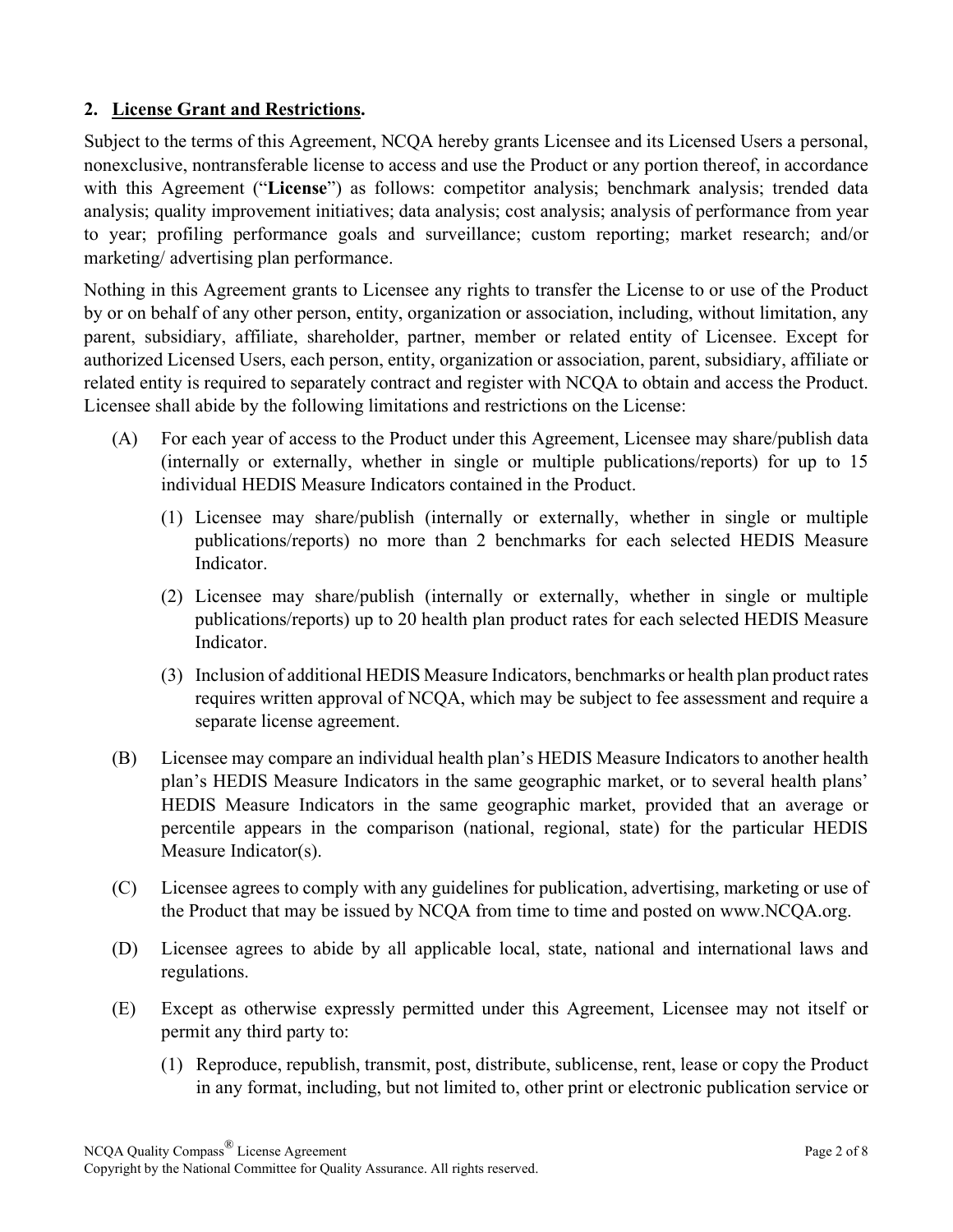product;

- (2) decompile, disassemble, analyze or otherwise examine the Product for the purpose of reverse engineering (except to the extent this restriction is expressly prohibited by applicable law);
- (3) delete or in any manner alter any copyright or trademark notices, disclaimers or other legends contained in the Product or appearing on any screens, documents or other materials obtained by Licensee through use of the Product;
- (4) provide service bureau facilities or commercial time-sharing services to any third party or supporting operations for any third party through the access and/or use of the Product;
- (5) modify or prepare derivative works from the Product;
- (6) use any device or software to interfere or attempt to interfere with the proper operation of the Product;
- (7) ship, transmit, transfer or export the Product into or the Data outside the U.S.;
- (8) transmit the Product electronically or allow access to the Product over a network or a public computer-based information system that permits access to a greater number of users than licensed by Licensee; or
- (9) use the Product in multiple computer or multiple user arrangements, unless that use is covered by a separate license for each computer or user.

## **3. Product Updates.**

Any updates, modifications, enhancements or new versions of the Product provided or made available to Licensee by NCQA shall be considered part of Product updates and subject to this Agreement. NCQA may at any time and for any reason elect to modify, discontinue, delete or restrict any aspect or feature of the Product without notice to Licensee or any liability to NCQA or any NCQA Party (as defined in Section 6); however, NCQA agrees to make commercially reasonable efforts to provide Licensee with prior notice of any such changes.

#### **4. Registered and Licensed Users, Fee.**

For Licensee to access and use the Product, Licensee shall register with NCQA, provide NCQA with an email address, pay the license fee (plus any applicable sales tax) ("**Fee**") and obtain a unique password for accessing the Product ("**Password**"). The Fee shall be determined at the time of registration based on the number of authorized users. An authorized user is an employee of Licensee that accesses and uses the Product under the License solely on behalf of Licensee (each individual is a "**User**" and collectively referred to as the "**Licensed Users**"). The Fee is nonrefundable upon use of the Password.

Upon receiving a Password, Licensee may issue unique passwords solely to its Licensed Users, up to the number of Users paid for by Licensee. Licensed Users may only use and access the Product for Licensee's business purposes, pursuant to Section 2 above, and may not access or use the Product for any other purpose or for any other person or entity that is not the Licensee. NCQA and Licensee acknowledge and agree that NCQA may obtain email addresses from Licensed Users upon their accessing and using the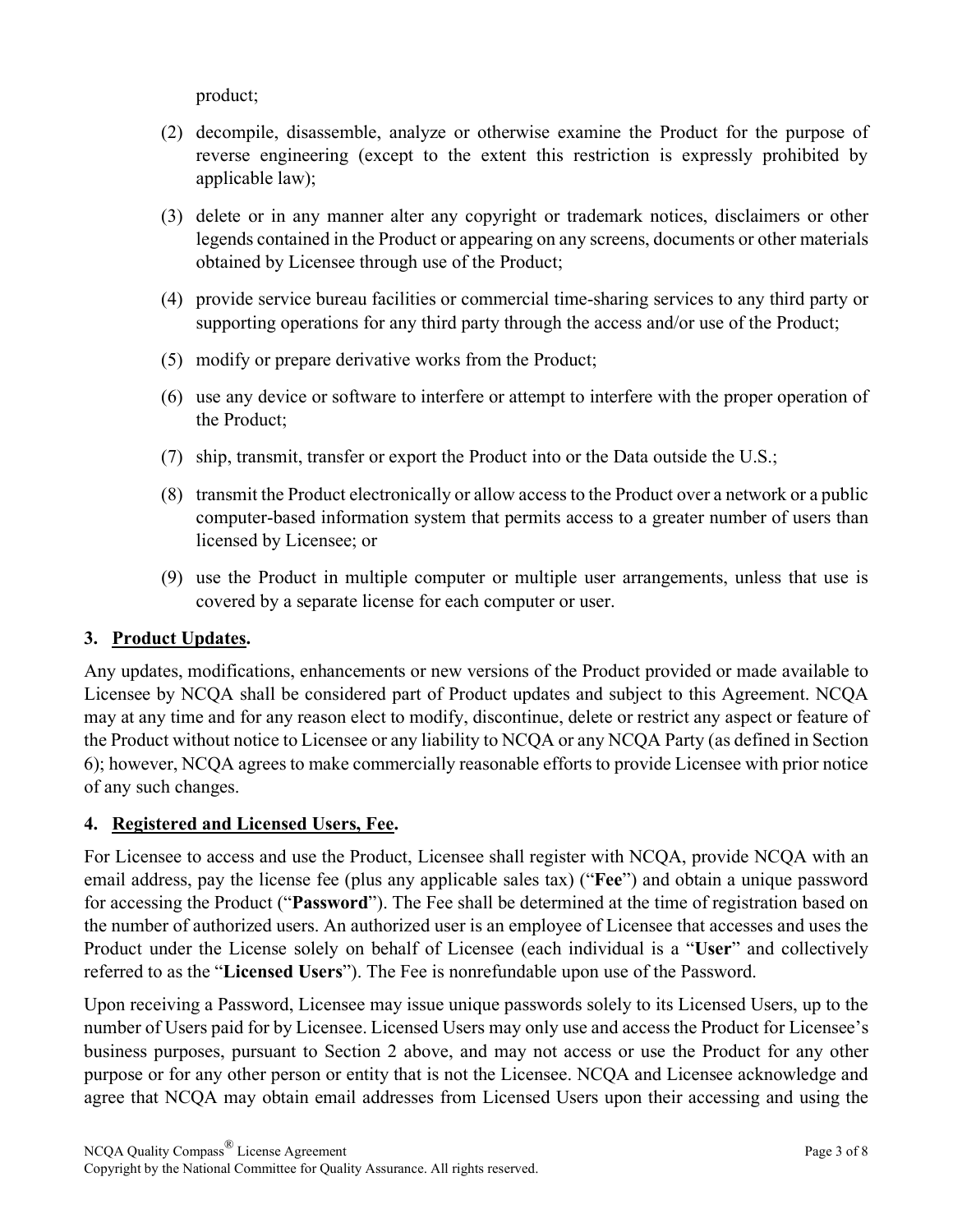Product. Licensee is responsible and wholly liable for all acts or omissions committed under Licensee's Password and all passwords issued by Licensee to Licensed Users. The sharing, transferring or dissemination of passwords to unauthorized persons is a material breach of this Agreement and a violation of the License. For avoidance of doubt, employees and agents of Licensee's parent, subsidiaries, affiliates, shareholders, partners, members or any other person or entity are unauthorized users.

### **5. Ownership, Copyright and Disclosure.**

Title to and full ownership of the Product and all intellectual property rights therein (including, but not limited to, all copyrights, patent rights, database rights, trade secret rights) belong to NCQA. This Agreement shall not be interpreted to grant Licensee any ownership right in the Product, or any modification or portion thereof. NCQA's name and logo, and all other names, logos, icons, trademarks and/or service marks identifying NCQA and its programs, products and services, are proprietary trademarks of NCQA and any use not expressly provided for in this Agreement is strictly prohibited. .

Licensee must include the following statement when displaying the Data (benchmarks and/or rates) under the terms of this Agreement in any publication (external or internal):

**"The source for certain health plan measure rates and benchmark (averages and percentiles) data ("the Data") is Quality Compass® [current year] and is used with the permission of the National Committee for Quality Assurance ("NCQA"). Any analysis, interpretation or conclusion based on the Data is solely that of the authors, and NCQA specifically disclaims responsibility for any such analysis, interpretation or conclusion. Quality Compass is a registered trademark of NCQA.** 

**The Data comprises audited performance rates and associated benchmarks for Healthcare Effectiveness Data and Information Set measures ("HEDIS®") and HEDIS CAHPS® survey measure results. HEDIS measures and specifications were developed by and are owned by NCQA. HEDIS measures and specifications are not clinical guidelines and do not establish standards of medical care. NCQA makes no representations, warranties or endorsement about the quality of any organization or clinician who uses or reports performance measures, or any data or rates calculated using HEDIS measures and specifications, and NCQA has no liability to anyone who relies on such measures or specifications.** 

**NCQA holds a copyright in Quality Compass and the Data and may rescind or alter the Data at any time. The Data may not be modified by anyone other than NCQA. Anyone desiring to use or reproduce the Data without modification for an internal, noncommercial purpose may do so without obtaining approval from NCQA. All other uses, including a commercial use and/or external reproduction, distribution or publication, must be approved by NCQA and are subject to a license at the discretion of NCQA. ©[applicable year] National Committee for Quality Assurance, all rights reserved.**

## **CAHPS is a registered trademark of the Agency for Healthcare Research and Quality (AHRQ)."**

#### **6. Disclaimers.**

Except as otherwise expressly provided in this Agreement, (a) the Product is provided "as is" and, to the maximum extent permitted by applicable law, NCQA and its directors, officers, licensors, subcontractors and agents ("**NCQA Parties**") disclaim all warranties of any kind, express or implied, regarding the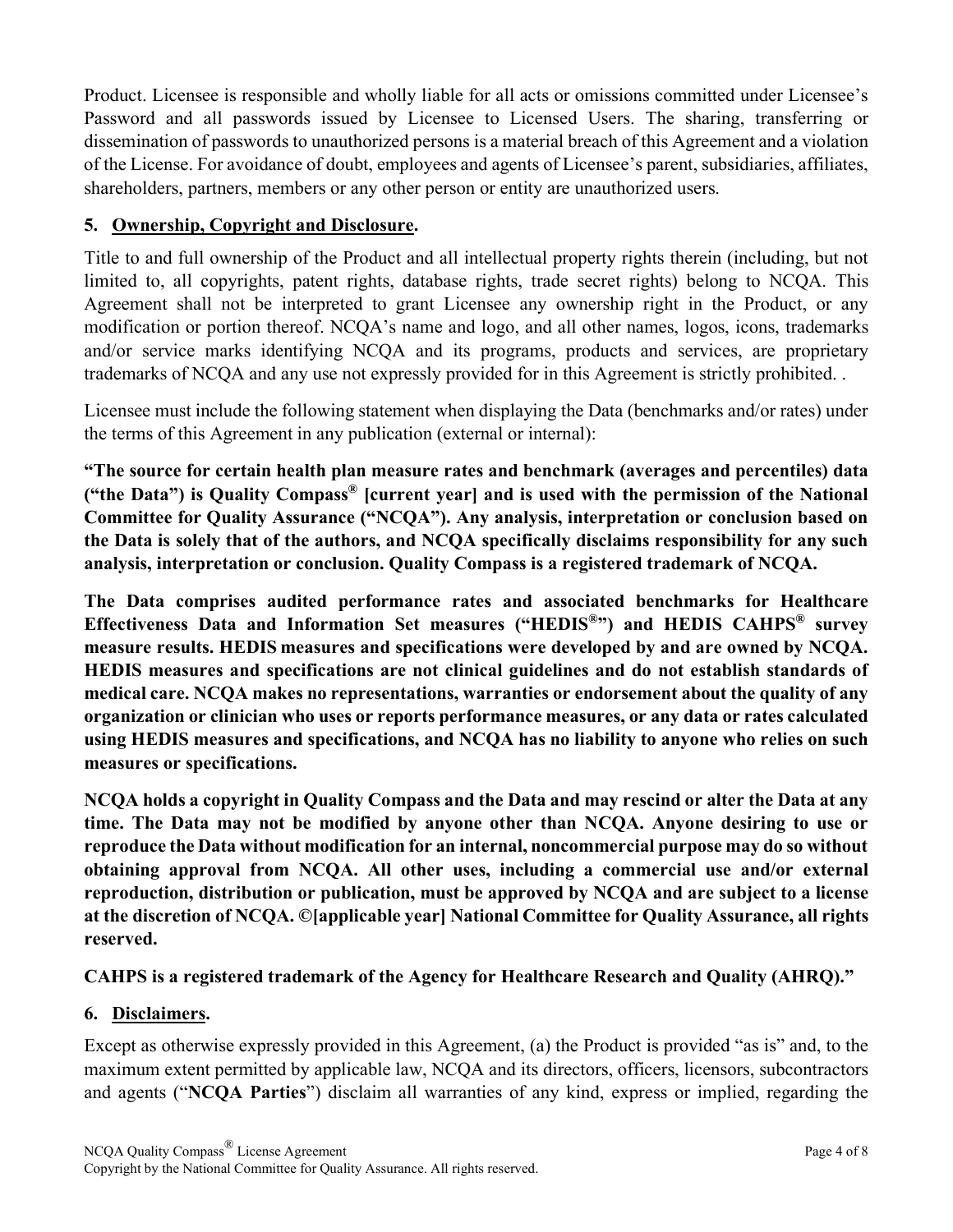Product or otherwise relating to this Agreement, including warranties of fitness for a particular purpose, merchantability, noninfringement and accuracy; (b) neither NCQA nor any NCQA Party warrants that the Product is or will be accurate, complete, uninterrupted, without error or free of viruses, worms, other harmful components or other program limitations; (c) Licensee assumes the entire cost of all necessary servicing, repair or correction of problems caused by viruses or other harmful components, unless such errors or viruses are the direct result of NCQA's gross negligence or willful misconduct; (d) NCQA and each NCQA Party disclaims and makes no warranties or representations as to the accuracy, quality, reliability, suitability, completeness, truthfulness, usefulness or effectiveness of the reports, data, scores, results or other information obtained, generated or otherwise received by Licensee from accessing and/or using the Product or otherwise resulting from this Agreement; and (e) use of the Product is entirely at Licensee's own risk and NCQA and each NCQA Party shall have no liability or responsibility therefor.

## **7. Trade Names and Trademarks.**

This Agreement does not grant to any party a license to use any trademark, trade name or logo of the other party, and each party recognizes that the trademarks, trade names and logos of the other party represent valuable assets of that party and that substantial recognition and goodwill are associated with such trademarks, trade names and logos. Each party hereby agrees that it shall not use or permit any third party to use, at any time, the other party's trademarks, trade names or logos, except as expressly permitted by this Agreement.

#### **8. Injunctive Relief.**

Each party acknowledges that a violation of Sections 2, 5 or 7 of this Agreement would cause irreparable harm to the other party for which no adequate remedy at law exists, and each party therefore agrees that, in addition to any other remedies available, the aggrieved party shall be entitled to seek injunctive relief to enforce the terms of Sections 2, 5 or 7. The prevailing party shall be entitled to recover all costs and expenses, including reasonable attorney's fees incurred because of any such legal action.

#### **9. Service Requirements.**

Licensee agrees to access and use the Product in accordance with any and all operating instructions or procedures that may be issued by NCQA and amended by NCQA from time to time. NCQA does not make any commitments with respect to use or performance of the Product with browsers other than those currently supported by Microsoft.

#### **10. Limitation of Liability.**

The total liability of NCQA, and the NCQA Parties in the aggregate, to Licensee or any third party arising out of or in connection with this Agreement or the Product will be limited to the payments received from Licensee under this Agreement. NCQA and the NCQA Parties shall not be liable for direct, indirect, special, incidental, consequential or punitive damages of any type arising out of or in connection with this Agreement or the use of the Product, whether or not NCQA and its licensors have been advised of the possibility of such damages and whether based upon breach of contract or tort (including negligence). NCQA and the NCQA Parties shall have no liability for any damages resulting from use or interpretation of the Product, whether or not NCQA and the NCQA Parties have been advised of the possibility of such damages.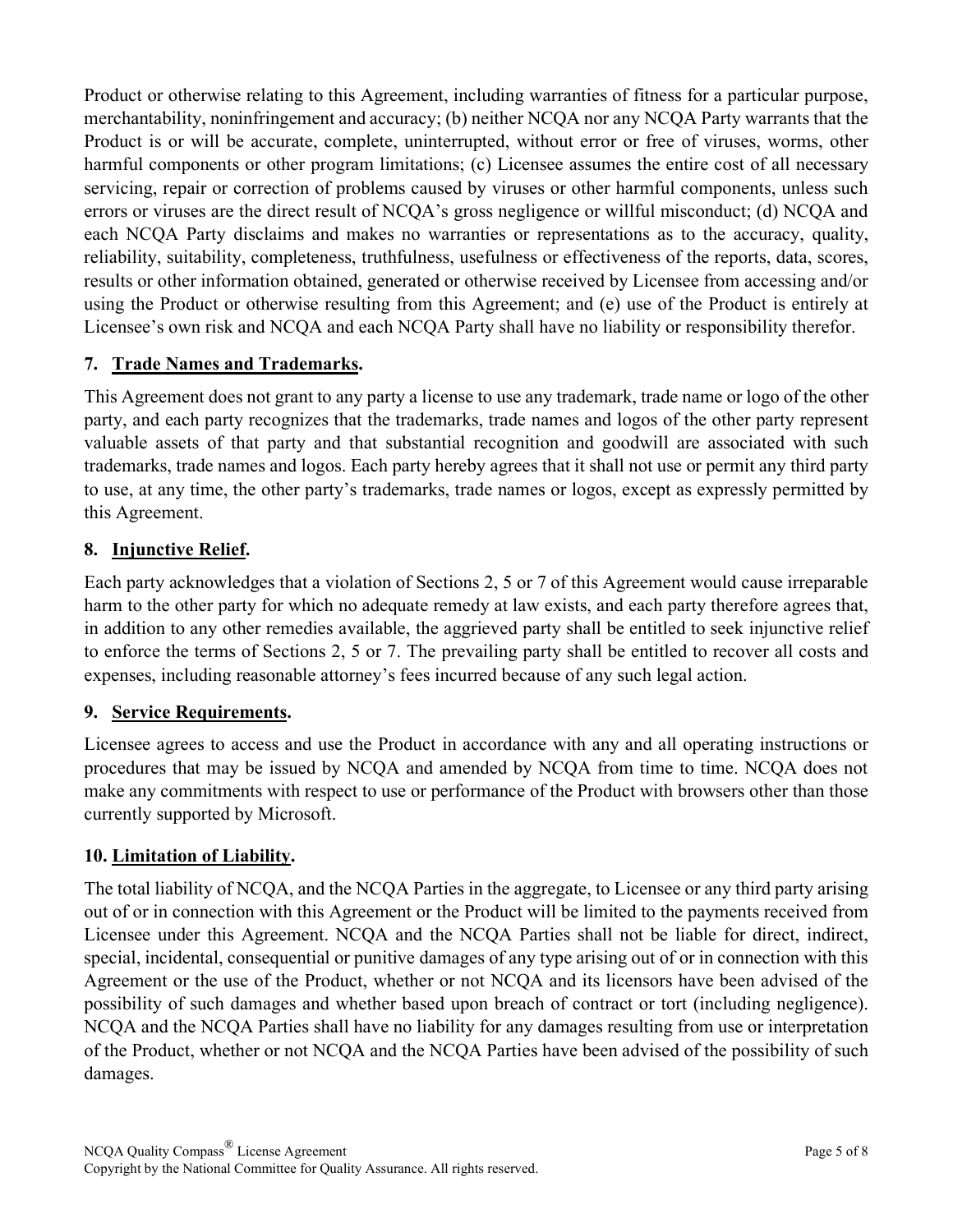The limitations of damages and liabilities set forth in this Agreement are fundamental elements of the basis of the bargain between NCQA and Licensee, and the pricing for the License reflects such limitations. Because some states or jurisdictions do not allow the exclusion or limitation of liability for damages (such as consequential or incidental damages), or the exclusion of implied warranties and limitations on how long an implied warranty may last, the above limitations may not apply to Licensee.

## **11. Indemnity.**

Licensee agrees to defend, indemnify and hold NCQA and each NCQA Party harmless from any losses, liabilities, damages, actions, claims or expenses (including reasonable attorneys' fees and court costs) arising or resulting from Licensee's breach of any term of this Agreement or caused by acts or omissions performed by Licensee or under Licensee's Password or any password issued by Licensee to Licensed Users.

## **12. Severability.**

If any portion of this Agreement is determined by a court of competent jurisdiction or any appropriate legislature to be wholly or partially unenforceable for any reason, such unenforceability shall not affect the balance hereof.

## **13. Termination.**

Licensee's right to use the Product shall be effective from the date Licensee accepts this Agreement by clicking "Accept Agreement" below and shall terminate when Licensee ceases all access and use of the Product and provides NCQA with notice of such termination or as otherwise provided in this Agreement. NCQA may terminate this Agreement immediately if Licensee breaches a material term of this Agreement and fails to remedy that breach within 5 business days after notice from NCQA.

Upon termination of this Agreement, all rights under this Agreement, including the License granted to Licensee, will cease and Licensee's access to the Product may be disabled. Upon termination of this Agreement, Sections 5, 6, 7, 8, 10, 11 and 15(C) of the Agreement, along with all payment obligations under this Agreement, shall survive such termination.

#### **14. Electronic Agreement/Notices.**

- (A) **Notices.** All questions, comments or notices concerning this Agreement shall be submitted to NCQA by Licensee via https://my.NCQA.org or via mail at NCQA, Attention: Information Products, 1100 13th Street NW, Third Floor, Washington, DC 20005. All notices to be given to Licensee under this Agreement shall be submitted by NCQA via email at the account Licensee provided to NCQA, pursuant to Section 4, or to Licensee upon accessing the Product.
- (B) **Acceptance.** By clicking "Accept Agreement" below and providing NCQA with Licensee's email address under Section 4, Licensee agrees and consents to (i) contract electronically with NCQA for the Product in accordance with this Agreement; (ii) receipt of electronic legal notices regarding this Agreement to the email account Licensee provided under Section 4 or upon accessing the Product; and (iii) that by clicking "Accept Agreement," Licensee intends to be bound by this Agreement.
- (C) **Agreement.** In order to access, download and print this Agreement, Licensee should click on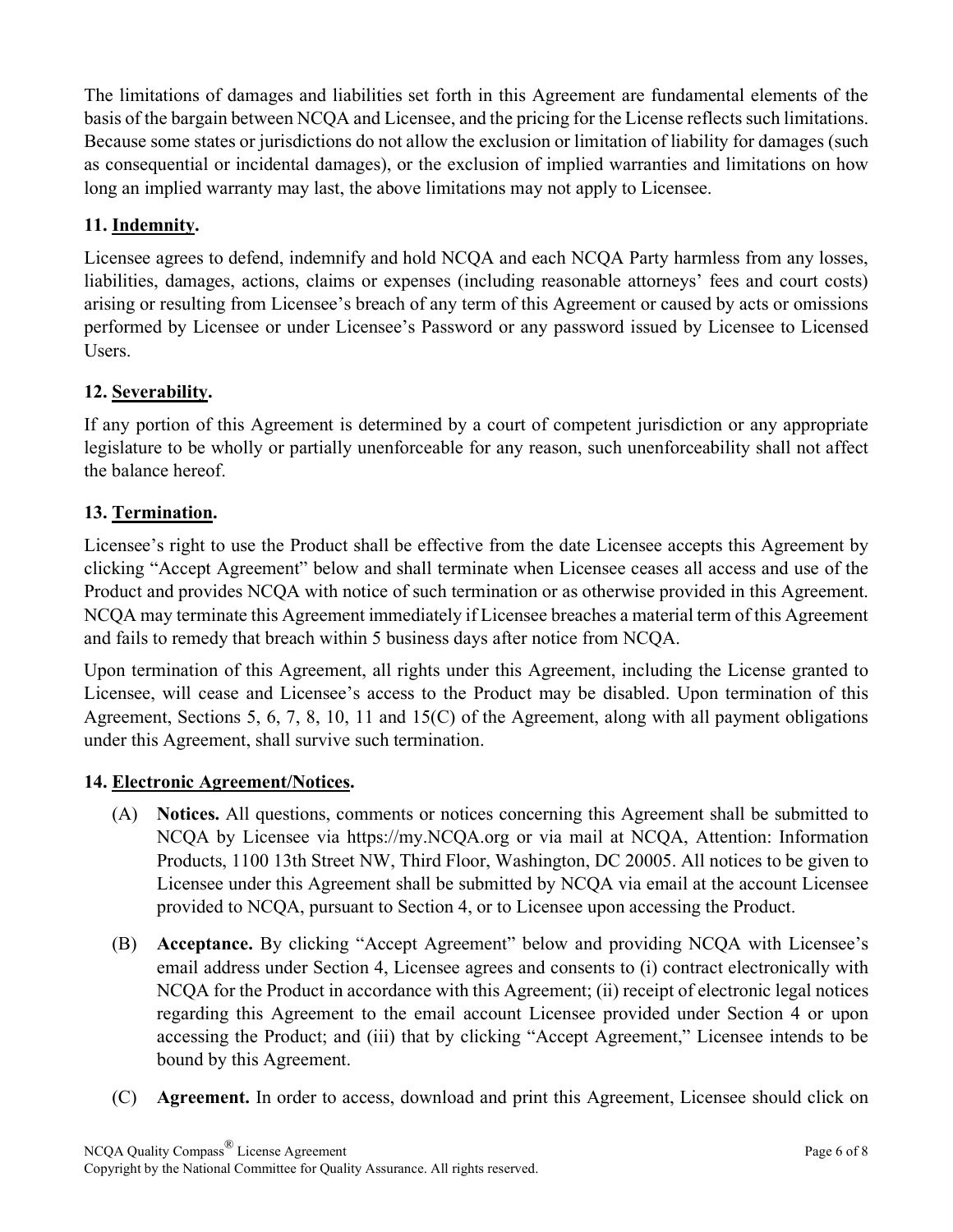the link for the .PDF file version of this Agreement. Changes to these hardware and software requirements, if any, will be emailed to Licensee. Licensee may also request to receive a copy of this Agreement by U.S. mail, free of charge, by giving notice to NCQA of such request within 45 days after entering into this Agreement.

#### **15. Miscellaneous.**

- (A) **Modifications.** This Agreement is the complete and exclusive statement of the agreement between Licensee and NCQA, and supersedes any proposal or prior agreement, oral or written, and any other communications between the parties relating to the subject matter of this Agreement. This Agreement may not be modified by Licensee except upon mutual agreement by the parties in writing and signed by an authorized officer of NCQA. NCQA reserves the right to change the terms of this Agreement at any time by providing Licensee with notice of such changes. Any use of the Product by Licensee after NCQA's publication or email of any such changes shall constitute Licensee's acceptance of the Agreement as modified. Preprinted or stamped terms or conditions in Licensee invoices, Purchase Orders or forms are void and invalid, and shall not modify, waive, condition or qualify any provision(s) of this Agreement.
- (B) **Force Majeure.** NCQA will not be responsible for any failure to perform due to causes beyond its reasonable control, including, but not limited to, acts of God, acts of terrorism, war, riot, embargoes, acts of civil or military authorities, national disasters, strikes and the like.
- (C) **Governing Law and General Provisions.** This Agreement will be governed by the laws of the District of Columbia, excluding the application of its conflicts of law rules. This Agreement will not be governed by the United Nations Convention on Contracts for the International Sale of Goods, the application of which is expressly excluded. If any part of this Agreement is found void and unenforceable, it will not affect the validity of the remainder of the Agreement, which shall remain valid and enforceable according to its terms. The words "and" as well as "or" shall be interchangeable to provide the broadest interpretation, and the word "including" shall mean "including without limitation" and "including, but not limited to," to provide the broadest interpretation. The headings contained in this Agreement are for reference only and shall not affect the meaning or interpretation of this Agreement. NCQA's failure to exercise or enforce any right or power under this Agreement shall not constitute a waiver of such right or power.
- (D) **Third-Party Beneficiaries.** Nothing contained in this Agreement is intended to confer upon any person other than the parties hereto and their respective successors and permitted assigns, any benefit, right or remedy under or by reason of this Agreement, except with respect to NCQA Parties that shall be deemed third-party beneficiaries under this Agreement, but solely with respect to those terms that specifically reference an NCQA Party or the NCQA Parties.
- (E) **Assignmen**t. Neither party shall assign or otherwise delegate this Agreement or any rights, duties and/or obligations hereunder without the prior written consent of the other party. The obligations of both parties shall not terminate upon any assignment or delegation attempted without such prior written consent.
- (F) **Cancellation.** In the event Licensee chooses to remit payment, where applicable, for the Product at a later date, (via mailed check or otherwise), NCQA reserves the right to cancel Licensee's